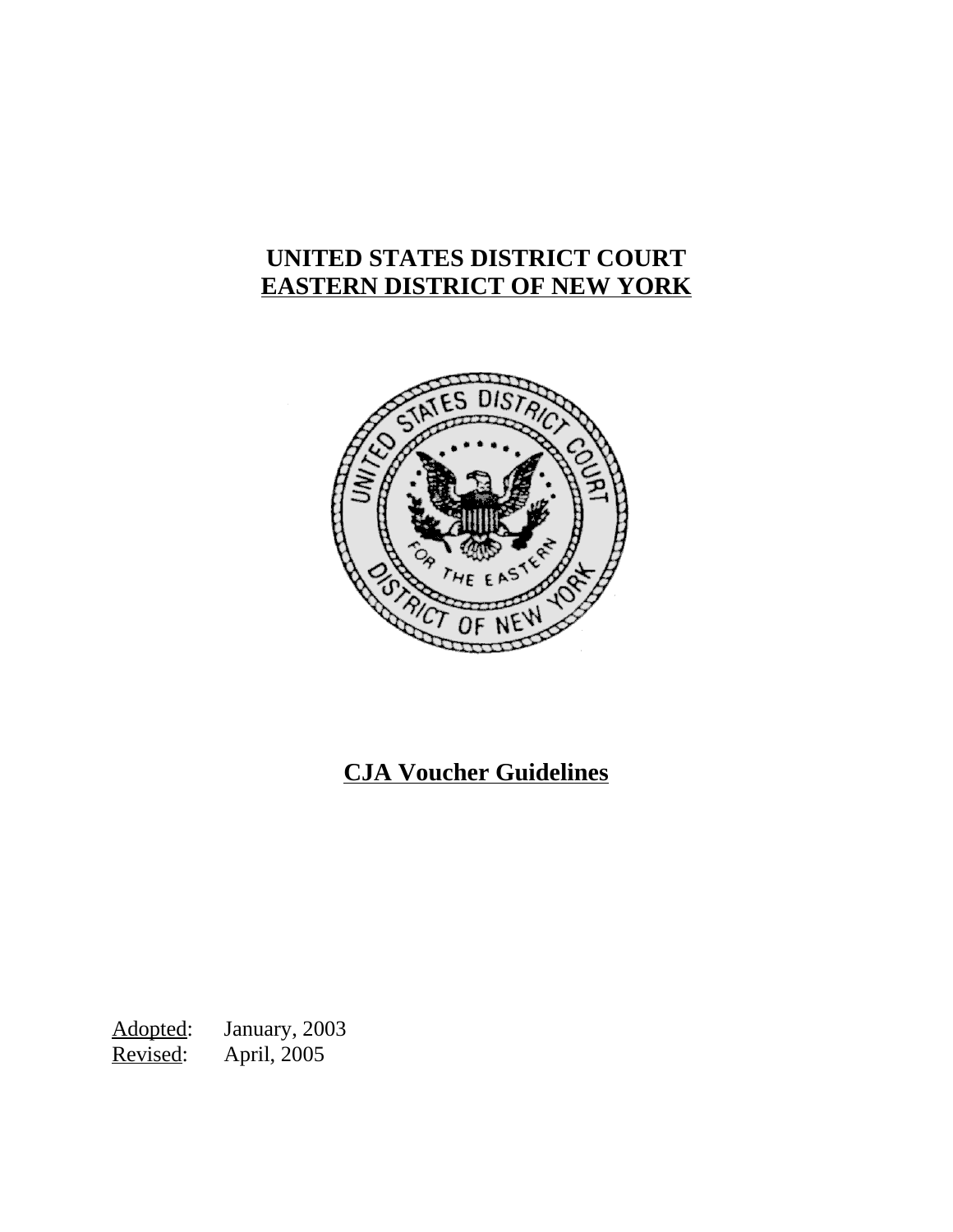# **UNITED STATES DISTRICT COURT EASTERN DISTRICT OF NEW YORK CJA Voucher Guidelines**

# **Table of Contents**

**– Preface**

- **Reimbursable Expenses**
- **Non-Reimbursable Expenses**
- **Travel Guidelines**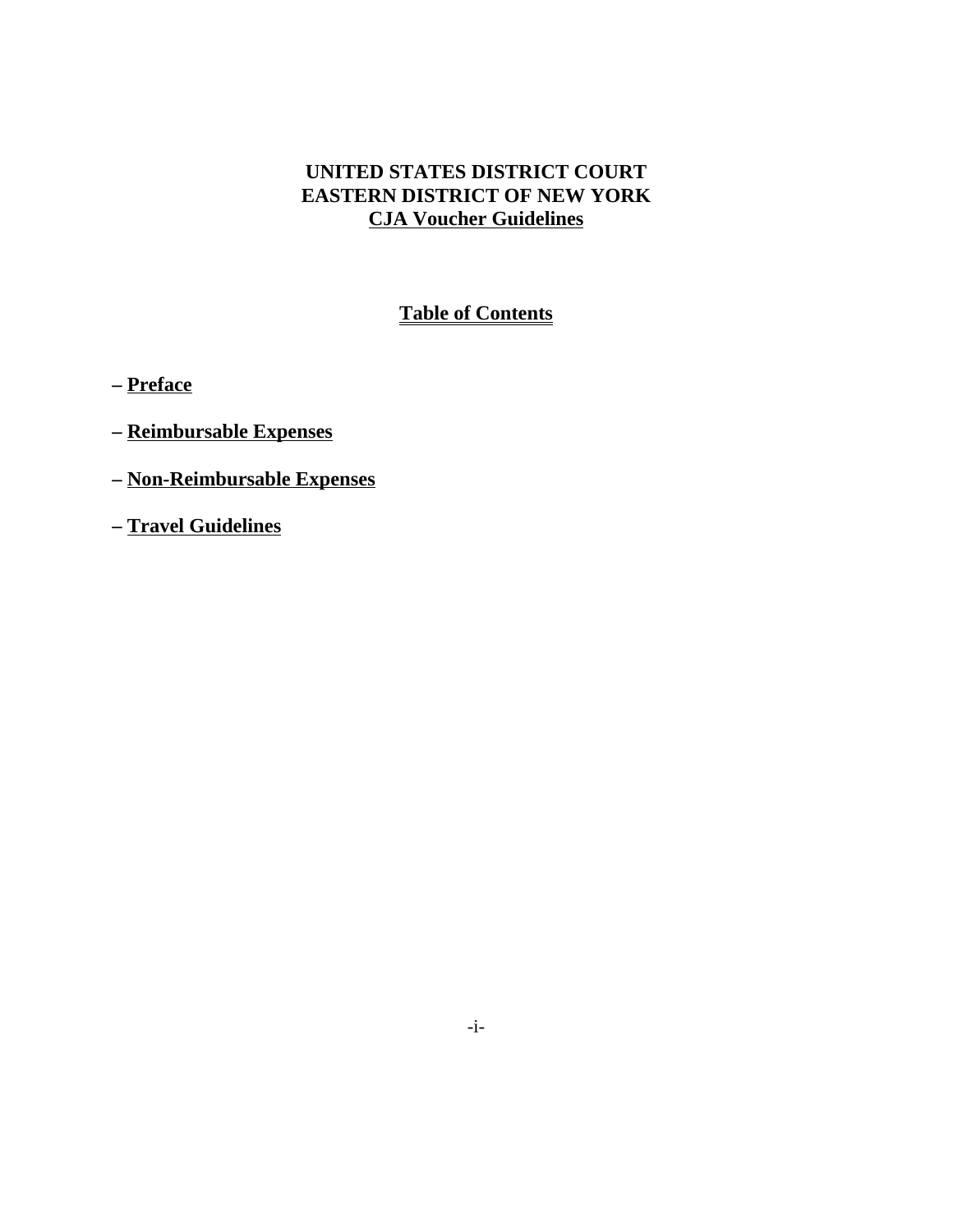# **PREFACE**

These guidelines have been prepared by the CJA Panel Committee for the Eastern District of New York to inform CJA Panel attorneys of the Court's CJA voucher policy, and to provide an understanding of the voucher review process.

Only the appointed attorney may bill for expenses. The appointed attorney must make all court appearances, interview witnesses, and attend meetings on behalf of the client, unless a substitution of counsel is approved in advance by the Court.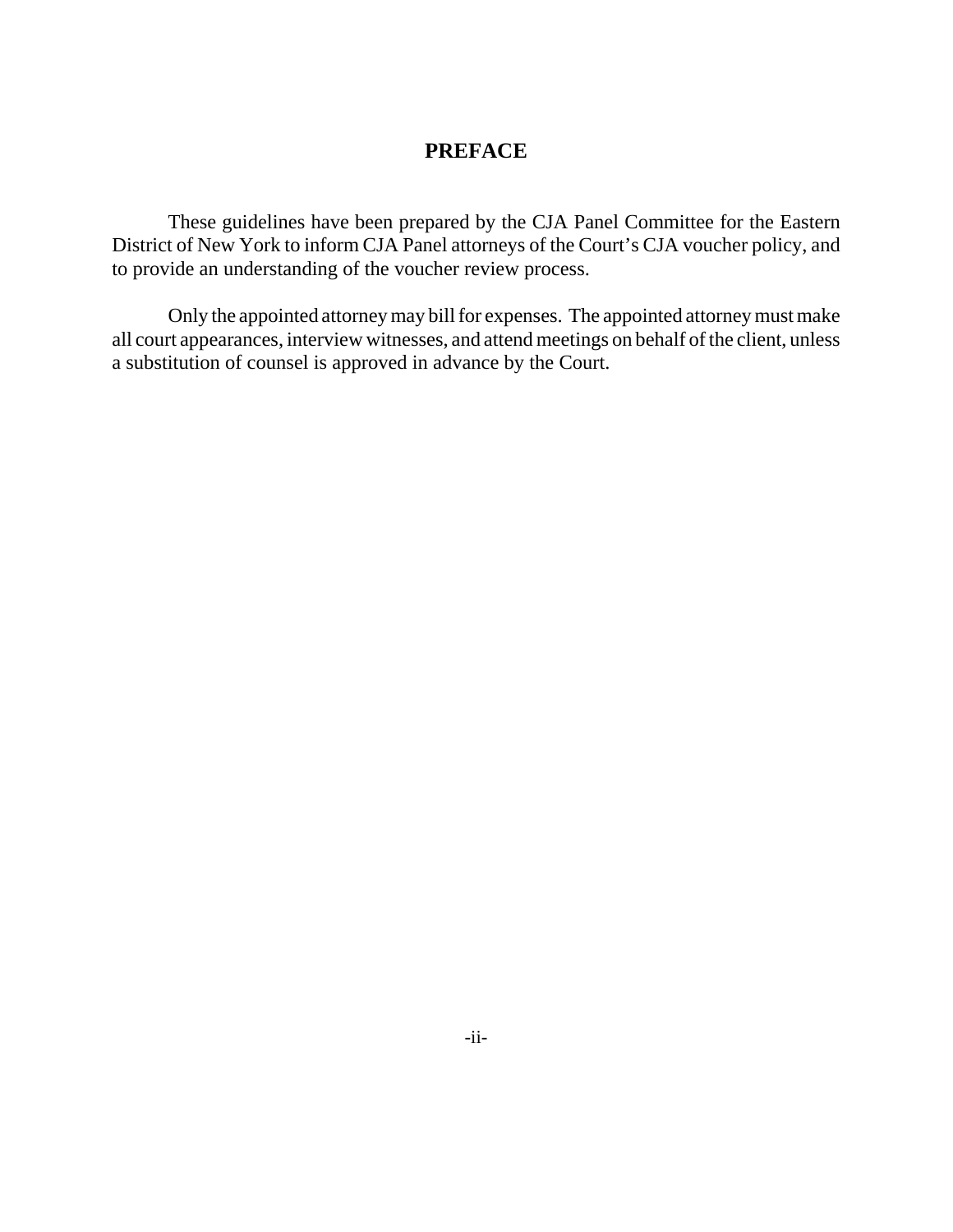**CJA Voucher Guidelines Revised - April, 2005**

#### **REIMBURSABLE EXPENSES**

#### **Travel**

Case-related travel by privately owned automobile should be claimed at the rate then in effect for federal judiciary employees. Reimbursement is also granted for case-related parking fees and required bridge/road tolls.

Transportation other than by privately owned automobile will be reimbursed on an actual expense basis. Every effort to obtain the lowest possible fares or rates must be made. There is no reimbursement for first class or business class travel expenses. Reimbursement will be for the common carrier that is the most efficient, expeditious, and advantageous to the Court.

In determining the reasonableness of travel costs, the Court will be guided by the prevailing limitations placed upon travel and subsistence expenses of federal judiciary employees in accordance with existing government travel regulations.

Receipts must be submitted for all travel.

#### **Telephone**

Reimbursement is made for the actual cost of case-related long distance telephone calls. Long distance calls must be itemized including a brief description of the issue being addressed and to whom the call was made.

#### **Facsimile**

Reimbursement for facsimile costs are limited to the actual cost of long distance phone transmissions for outgoing documents. The costs of the machine, its supplies and phone line are considered general office overhead expenses which are not reimbursable.

#### **Photocopying**

The actual out-of-pocket expenses incurred in photocopying up to a maximum of \$0.20 per page will be reimbursed.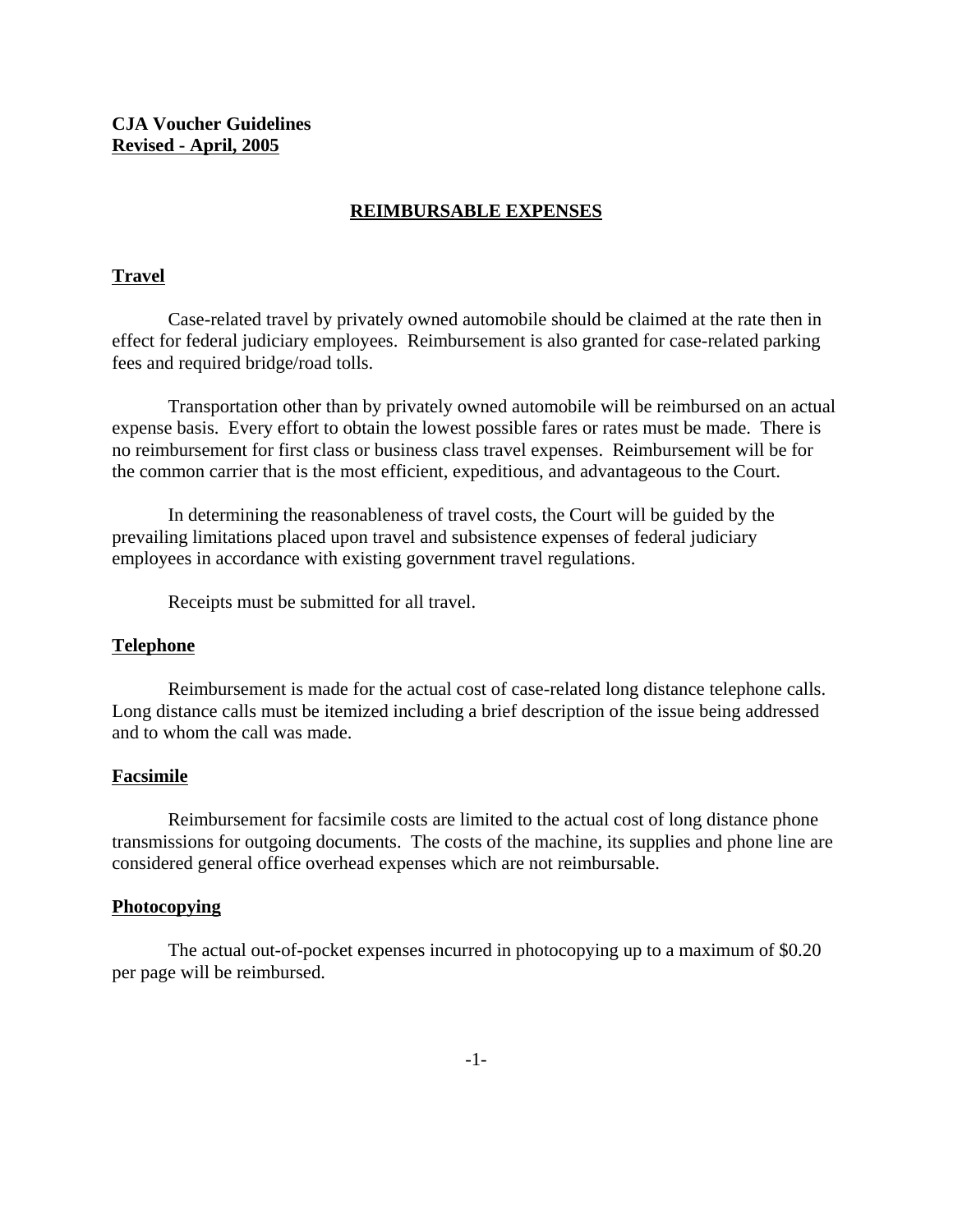## **CJA Voucher Guidelines Revised - April, 2005**

## **Postage**

Reimbursement will be made for the actual cost of case-related regular U.S. postage. No reimbursement will be made for expedited delivery costs for routine correspondence, including submission of court documents that are not filed pursuant to a deadline.

## **NON-REIMBURSABLE EXPENSES**

A CJA panel attorney will not be compensated or reimbursed for items that are part of general office overhead including:

- general law office supplies;
- word processing time;

• Compensation will not be provided for the preparation of CJA vouchers, the detailed statement or voucher review issues.

Appointed counsel may not claim reimbursement for the following:

- printing of briefs
- costs related to educational seminars, including travel, attendance, registration, or materials;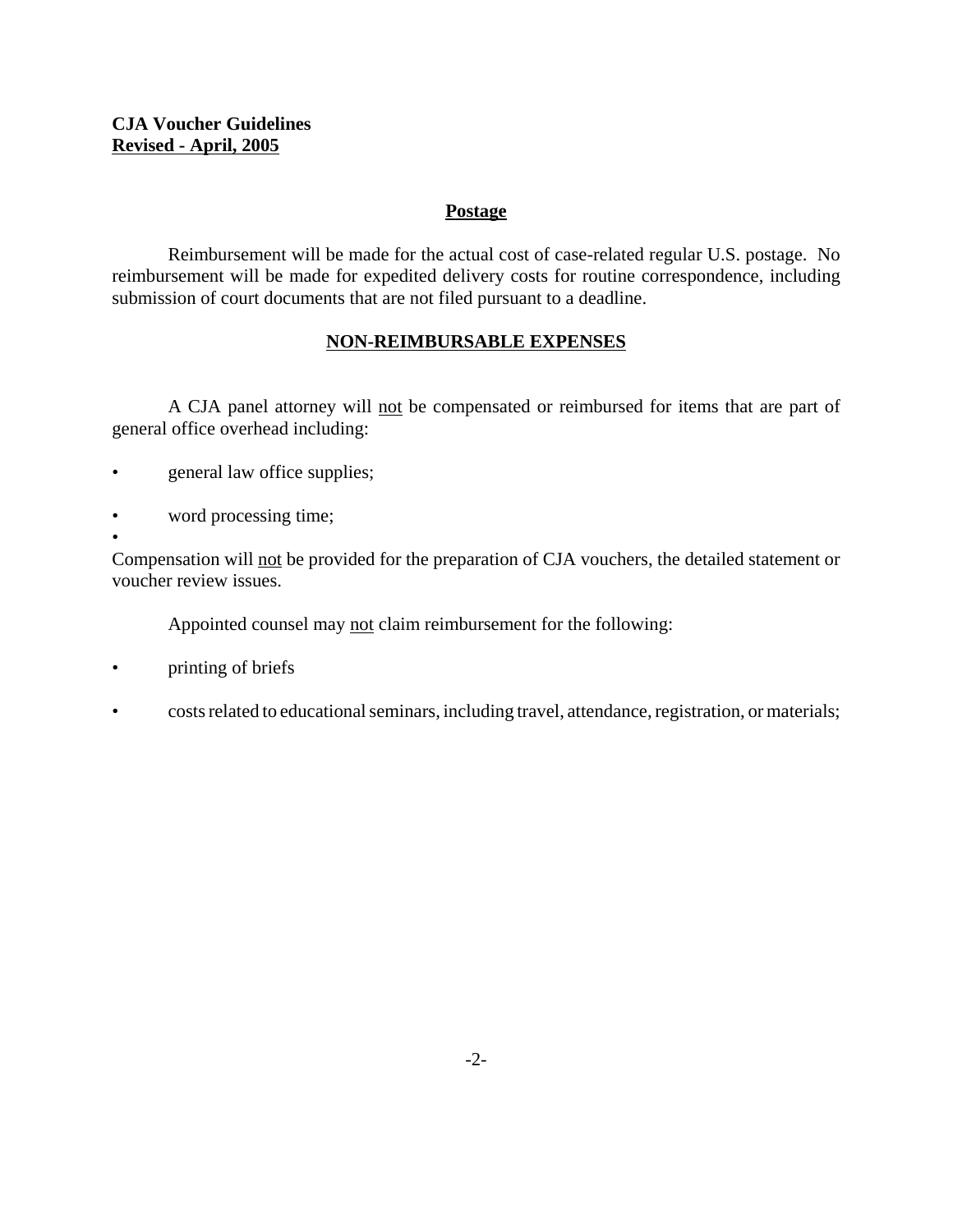### **TRAVEL GUIDELINES**

Travel expenses reasonably incurred in providing representation under the Criminal Justice Act ("CJA"), may be claimed on the CJA voucher, and must be itemized and reasonably documented.

The guidelines are not exclusive. Please refer to: Chapter VI, *Travel and Transportation*, Volume I, *Guide to Judiciary Policies and Procedures*; and the *Guidelines for the Administration of the Criminal Justice Act*, Volume VII, Guide to Judiciary Policies and Procedures of the Administrative Office of the United States Courts.

Travel expenses which will be reimbursed are confined to those expenses essential and in connection with representation under the CJA Act and supported by receipts.

A CJA attorney is not required to obtain prior authorization for local non-overnight intradistrict travel. Prior court authorization for overnight intra-district travel is required.

A CJA attorney is required to obtain prior court authorization for all overnight travel.

Regardless of dollar amount, receipts are required for reimbursement of all travel expenses.

The attorney shall use the least costly and most expeditious means of travel. Case-related travel by privately-owned automobile should be claimed at the rate then in effect for the federal judiciary employees. The current rate is 36 cents per mile for travel on or after January 2003. The Court will also reimburse case-related parking fees if documented with receipts.

The National Travel Service (NTS) is a full-service travel agency and can provide assistance with hotel and car rental reservations. The phone number for NTS is (800) 445-0668. Contact the Clerk's Office CJA desk at (718) 260-2270 prior to making direct reservations with NTS. A copy of the airline ticket must be supplied to the Clerk's Office's CJA clerk, and attached to vouchers for reimbursement. Costs for other than common carriers (which are paid directly by the Court) are claimed for reimbursement on the CJA voucher under the travel section and must be documented with receipts regardless of amount. Credit card receipts and billings are not acceptable.

When an attorney or expert arranges their own travel without using the government rate, they will be reimbursed using the contracted government coach fare or lower. Reimbursement will be for the common carrier that is the most efficient, expeditious, and advantageous to the Court. All reimbursement for common carrier must be supported by travel receipts. Submission of credit card receipts is not sufficient for reimbursement purposes.